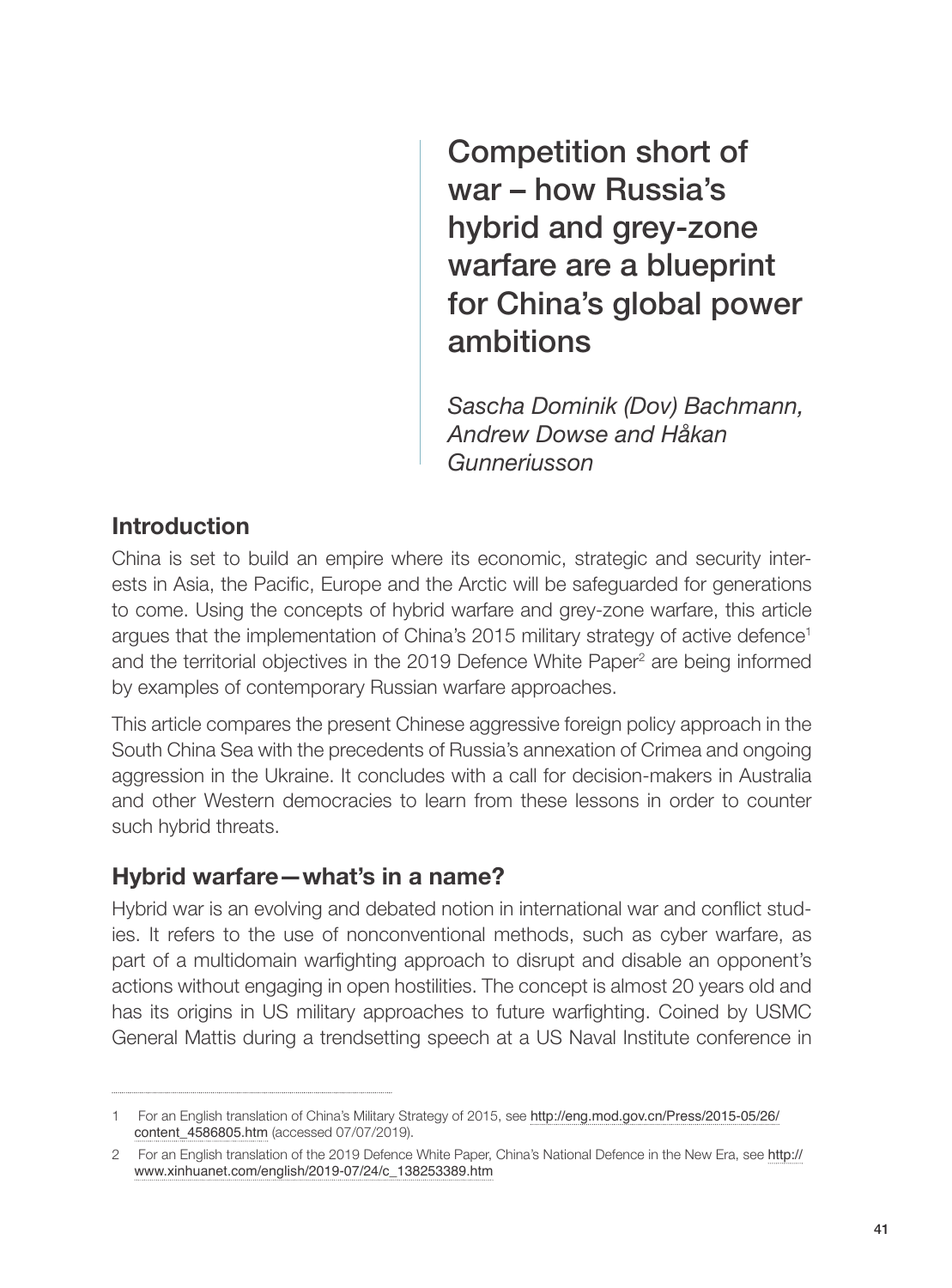2005—and drawing from work by USMC LTC Dr Frank G Hoffman<sup>3</sup> and USMC Colonel Bill Nemeth<sup>4</sup>- it has become a concept that continues to evolve (perhaps beyond its original scope and meaning) and to shape how an adversary's actions are characterised and countered.5

Only recognised in military literature since 2007 with Hoffman's seminal work, $6$  the effects and outcomes of hybrid threats are often in the headlines. Russia's military action in both Ukraine and Crimea; the election interference in both the UK and USA since 2016; and the use of social media and online news services (such as Russian TV) as part of a concerted Stratcom/InfoOps approach are all examples that may fall under the umbrella of hybrid warfare, depending on the definition used.

The term hybrid warfare has evolved over the years. Originally, it referred to both state actors and nonstate actors with advanced military capabilities. Then Hoffman, using the Israel–Hezbollah conflict of 2006 as one of his case studies, found Hezbollah, as a nonstate actor, successfully employing a host of different warfighting tactics, technologies and means that were hard for Israel's IDF to respond to. He used the terms 'hybrid threat' and 'hybrid warfare'7 to describe these tactics and provided us with this original, early definition:

'Hybrid threats incorporate a full range of different modes of warfare including conventional capabilities, irregular tactics and formations, terrorist acts including indiscriminate violence and coercion, and criminal disorder. Hybrid Wars can be conducted by both states and a variety of nonstate actors [with or without state sponsorship]. These multimodal activities can be conducted by separate units, or even by the same unit, but are generally operationally and tactically directed and coordinated within the main battlespace to achieve synergistic effects in the physical and psychological dimensions of conflict.'8

Hoffman's definition started a process by the US, NATO and allies of attempting to define hybrid warfare and threats that continues to date. There are still ongoing discussions among military thinkers and writers in relation to the relative 'novelty

42

<sup>3</sup> Mattis J. & Hoffman, F.G. 'Future Warfare: The Rise of Hybrid Wars', U.S. Naval Institute, Proceedings, November 2005, Vol. 131/11/1,233. https://www.usni.org/magazines/proceedings/2005/november/future-warfare-risehybrid-wars

<sup>4</sup> Nemeth, W. 'Future war and Chechnya: a case for hybrid warfare', Naval Postgraduate School, Monterey, Master Thesis, (2002) at https://core.ac.uk/download/pdf/36699567.pdf

<sup>5</sup> For a recent reflection on hybrid warfare and its correlation to grey-zone, see Hoffman, F.G. 'Examining Complex Forms of Conflict-Gray Zone and Hybrid Challenges', *Prism 7*, No 4, pp 31–47.

<sup>6</sup> Hoffman, F.G. *Conflict in the 21st Century: The Rise of Hybrid Wars* (Arlington, VA: Potomac Institute for Policy Studies, December 2007).

<sup>7</sup> See also Hoffman 'Hybrid threats: Reconceptualising the evolving character of modern conflict' (2009) Strategic Forum 240. See also Hoffman 'Hybrid Warfare and challenges' (2009), Joint Forces Quarterly 52.

<sup>8</sup> Hoffman, F.G. *Conflict in the 21st Century: The Rise of Hybrid Wars*, p. 8.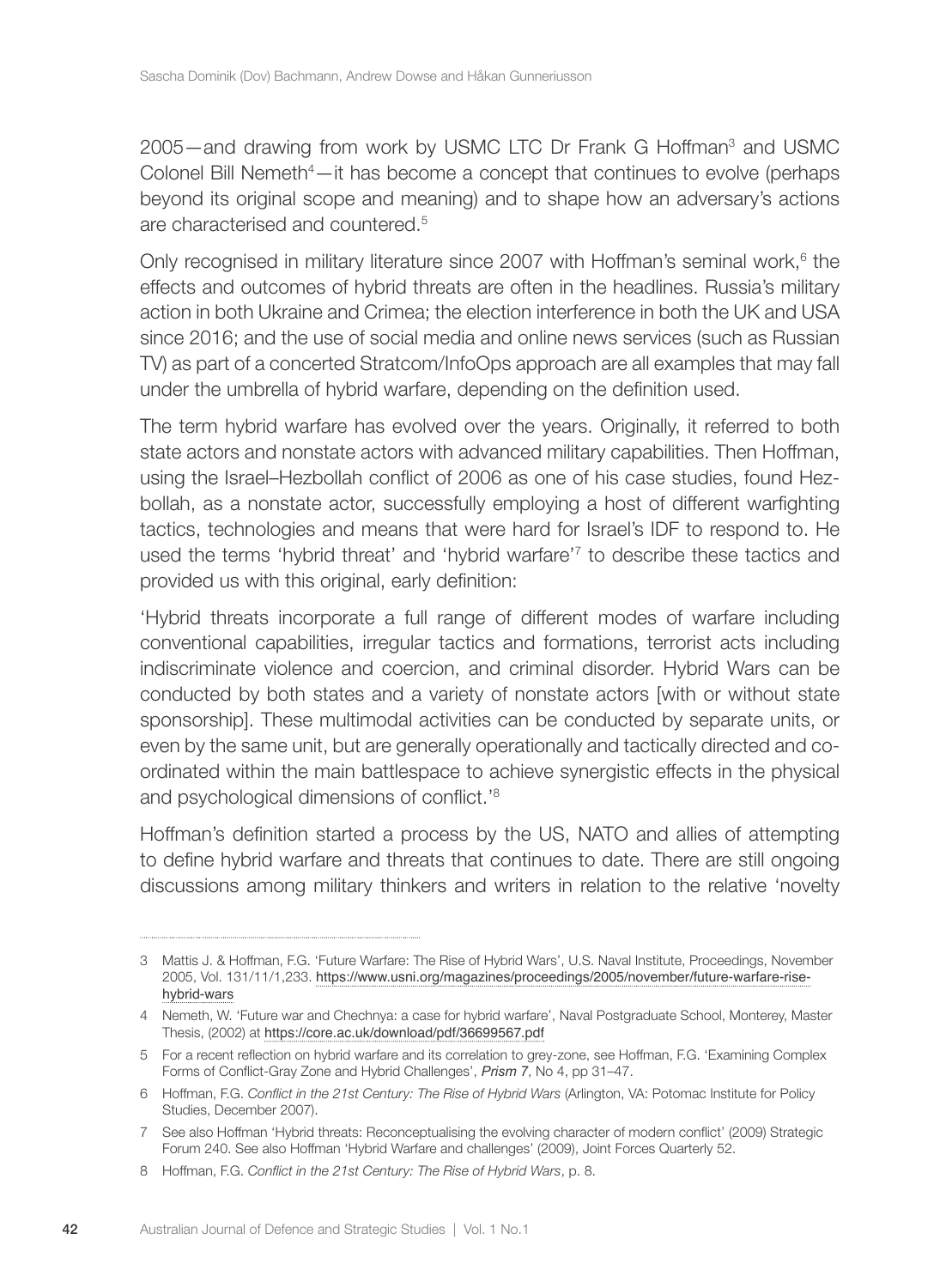of such warfare';<sup>9</sup> its emergence as a concept of warfare within the wider context of 'full spectrum operations';10 as an element of the continuum of conflict'; distinct from grey-zone or political warfare; 11 or as an emerging new form of warfare below or blurring the threshold of armed conflict.12 All of this discussion underlines the lack of a single and shared definition for hybrid warfare.<sup>13</sup>

An elusiveness in definitional consistency continues, mirroring the difficulty in defining which strategies and tactics should be included in hybrid warfare. The definition is flexible at best and tailored to suit the actor's wider purposes. In any case, 'the hybrid notion reflects the porosity between irregular and regular warfare'.<sup>14</sup>

# NATO developments

After being coined by General Mattis in 2005, Hoffman's 2007 widely cited definition of hybrid threats then found its way into the 2010 Capstone Concept<sup>15</sup> used by NATO in its 'Countering Hybrid Threat' (CHT) experiment. This defined hybrid threats as threats 'posed by adversaries with the ability to simultaneously employ conventional and non-conventional means adaptively in pursuit of their objectives'.16 It also enunciated the need for a comprehensive approach 'to adapt its strategy, structure and capabilities accordingly… to deliver an effective response'. In 2011, NATO predicted that states may increasingly wage non-conventional attacks as '[hybrid threats] can be largely non-attributable, and are therefore suitable for situations where more overt action is ruled out for any number of reasons'.17

11 Hoffman, F.G. 'Examining Complex Forms of Conflict', (n 5), p.32.

<sup>9</sup> As recent as 2017, Hybrid Warfare was regarded as relative novelty in the *MCDC Countering Hybrid Warfare Project: Understanding Hybrid Warfare*, (2017), p 3.

<sup>10</sup> *Ibid*, describing Hybrid Warfare as the 'synchronized use of multiple instruments of power tailored to specific vulnerabilities across the full spectrum of societal functions to achieve synergistic effects'.

<sup>12</sup> NATO StratCom COE, *Hybrid Threats–A Strategic Communications Perspective*, Report 2019, p.8.

<sup>13</sup> Bachmann, S. & Munoz Mosquera, A. 'Hybrid Warfare as Lawfare: Towards a Comprehensive Legal Approach' in E. Cusumano & M. Corbe (eds) *A Civil-Military Response to Hybrid Threats*, Palgrave Macmillan, Cham (2018), p.63.

<sup>14</sup> Tenenbaum, E. 'La piège de la guerre hybride' (2015), Focus stratégique n. 63, p.5.

<sup>15</sup> NATO – Supreme Allied Commander Transformation Headquarters, 'Military Contribution to Countering Hybrid Threats Capstone Concept', <www.act.nato.int/the-countering-hybrid-threats-concept-developmentexperiment>, 22 February 2017;see also S Bachmann, 'Hybrid Threats, cyber warfare and NATO's comprehensive approach for countering 21st century threats – mapping the new frontier of global risk and security management', (2011) 88 *Amicus Curiae* 24.

<sup>16</sup> NATO ACT, BI-SC Input to a new NATO Capstone Concept for the Military Contribution to Countering Hybrid Threats, <http://www.act.nato.int/images/stories/events/2010/20100826\_bi-sc\_cht.pdf>22 February 2017.; also in Bachmann, S. & Gunneriusson, H. 'Hybrid Wars: The 21st Century's New Threats to Global Peace and Security', *Scientia Militaria, South African Journal of Military Studies*, Vol 43, No. 1, 2015, p.79.

<sup>17</sup> Bachmann, S. & Mosquera, A. (n 13) and also referring to S. Bachmann & J. Sanden 'Countering hybrid ecothreats to global security under international law: The need for a comprehensive legal approach', *Liverpool Law Review* 33, 2013, 261.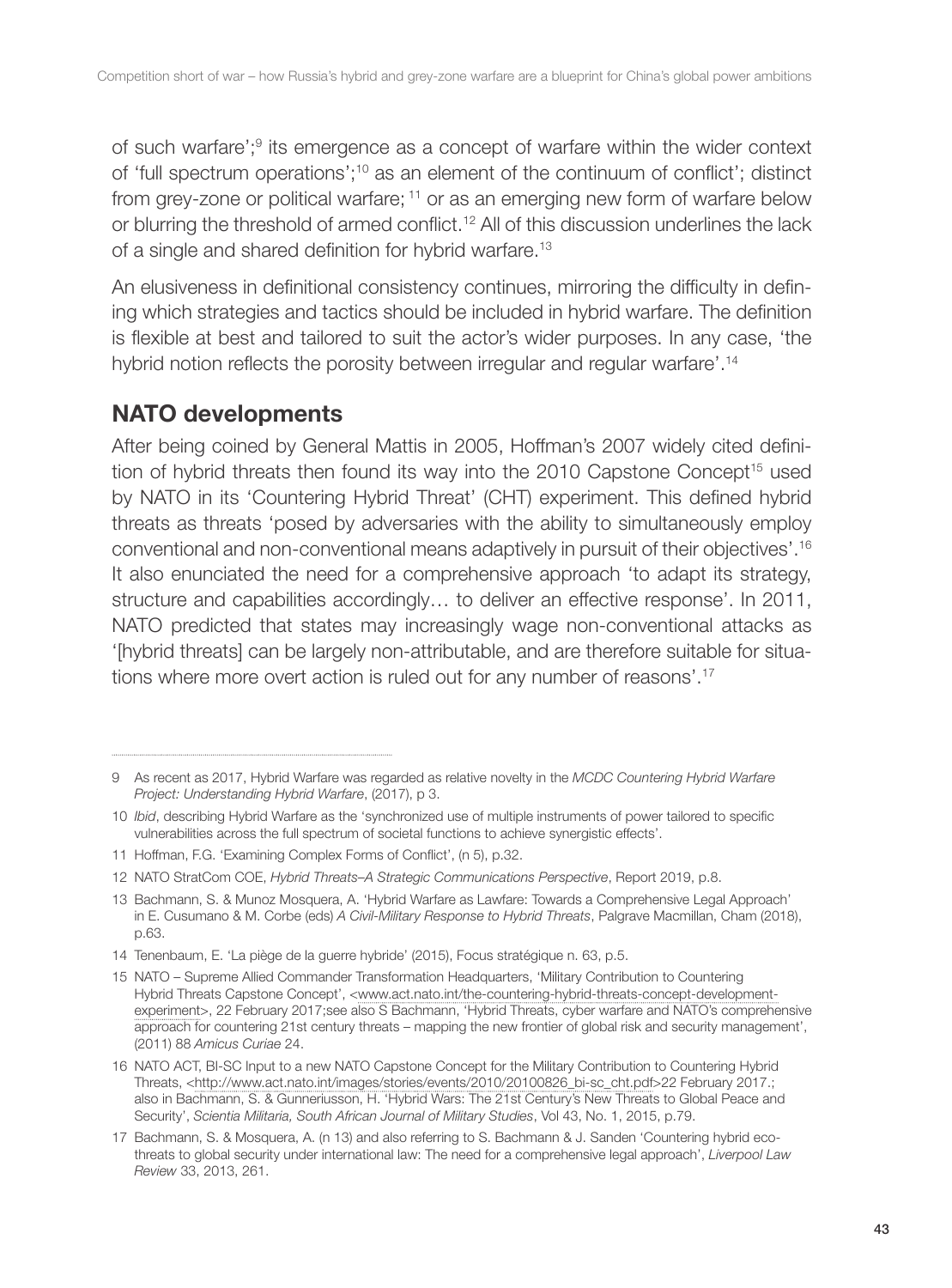Hybrid threats were defined as multimodal, low intensity, as well as kinetic and non-kinetic threats to international peace and security.18 These include asymmetric conflict scenarios, global terrorism, piracy, transnational organised crime, demographic challenges, resource security, retrenchment from globalisation and the proliferation of weapons of mass destruction.<sup>19</sup>

In 2011, NATO's Headquarters Supreme Allied Command Transformation conducted an experiment aimed at 'Assessing Emerging Security Challenges in the Globalised Environment' (Countering Hybrid Threats or CHT). Among the outcomes of CHT, one finds the argument that hybrid threats faced by NATO and its partners require a so-called comprehensive approach of a wide spectrum of kinetic and non-kinetic responses to such threats from military and non-military actors alike. Essential to NATO's CHT conclusion was the hypothesis that such a comprehensive response will have to be a multidimensional response by a partnership of state and nonstate actors, such as international and non-governmental organisations, as well as private firms.<sup>20</sup>

In 2012, and regardless of the tangible results of the CHT and the existence of NATO's Capstone Concept of 2010, NATO decided to discontinue its work on the subject, while urging NATO member states and associated NATO Centres of Excellence to continue working on CHT.21 It became clear that this decision had been made prematurely when NATO chose the term hybrid warfare to describe the 2014 Crimean annexation and the intensifying Russian aggression in Eastern Ukraine.<sup>22</sup> NATO's Wales Summit Declaration of September 2014 provides a reference to hybrid warfare and its components:

We will ensure that NATO is able to effectively address the specific challenges posed by hybrid warfare threats, where a wide range of overt and covert military, paramilitary and civilian measures are employed in a highly integrated design. It is essential that the Alliance possesses the necessary tools and procedures required to deter and respond effectively to hybrid warfare threats, and the capabilities to reinforce national forces.<sup>23</sup>

<sup>18</sup> On the subject, Bachmann, S. & Sanden, J. 'Countering Hybrid Eco-threats to Global Security Under International Law: The Need for an Comprehensive Legal Approach', 33 (3) Liverpool Law Review 263.

<sup>19</sup> See 'Updated List of Tasks for the Implementation of the Comprehensive Approach Action Plan and the Lisbon Summit Decisions on the Comprehensive Approach', dated 4 March 2011, p. 1-10, paragraph 1 cited in S. Bachmann & H. Gunneriusson, 'Russia's Hybrid Warfare in the East: Using the Information Sphere As Integral to Hybrid Warfare', *Georgetown Journal of International Affairs: International Engagement on Cyber V* (2015): 204.

<sup>20</sup> See NATO ACT, 'NATO countering the Hybrid Threat', http://www.act.nato.int/nato-countering-the-hybrid-threat, 22 February 2017.

<sup>21</sup> Bachmann, S. & Mosquera, A. (n 13), 62

<sup>22</sup> NATO *Wales Summit Declaration*, par 13 Sept 2015, at http://www.nato.int/cps/fr/natohq/official\_texts\_112964. htm?selectedLocale=en. (07/07/2019).

<sup>23</sup> *Ibid*.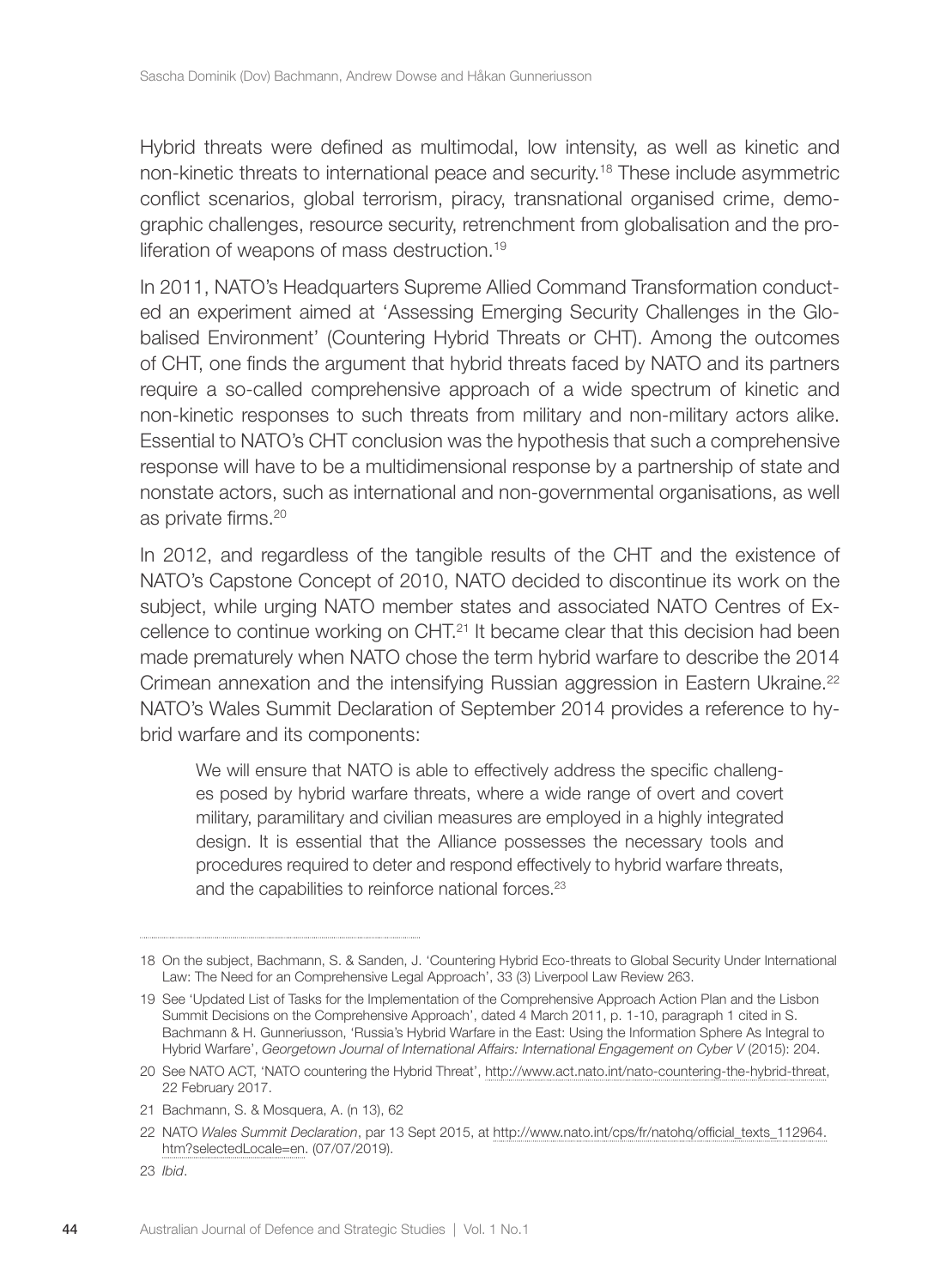This declaration, together with subsequent publications and announcements by NATO<sup>24</sup> seems to indicate the Alliance's awareness of the need to prepare for hybrid warfare. On 1 December 2015, NATO Secretary General Jens Stoltenberg and then European Union High Representative for Foreign Affairs and Security Policy, Federica Mogherini, announced the launching of a new hybrid warfare program and a new NATO hybrid warfare strategy. This led to the adoption and development of a so-called Readiness Action Plan (RAP) to respond to new threats, including hybrid warfare.<sup>25</sup>

## The grey-zone

Discussions of hybrid warfare often focus on the effective and simultaneous employment of a range of activities to achieve a desired effect, including less obvious and asymmetric challenges such as economic manipulation, disinformation and insurrection.<sup>26</sup> Conventional force, or threat of use of conventional force, remains a feature of hybrid warfare, but conduct of these combined and harmonised activities primarily remains below the threshold of what we might consider armed conflict.

Hence, a key feature of a hybrid threat is not only the combination of these activities, but their conduct below the threshold of war, or in the grey-zone. Such measures might be considered to be short of war due to the ambiguity of international law, the ambiguity of actions and attribution or because the impact of the activities does not justify a response.<sup>27</sup>

This is what is new in hybrid warfare as compared to earlier eras when nation states had comparatively well-defined concepts of red lines, minimising the amount of influence waged in the grey-zone. Cyber warfare and disinformation are more readily undertaken in this grey-zone, with responses limited due to the ambiguities mentioned above. Even insurrection, which has always been a factor in proxy wars, arguably now is facilitated more effectively and covertly through modern forms of propaganda and influence in the information domain.

Hicks seeks to characterise the grey-zone as having five common elements: bounded thresholds, veiled intentionality towards a security objective, multidimensional tools, use of (dis)information, and blurriness between public and private domains.

<sup>24</sup> *See* Davis, J.A. 'Continued Evolution of Hybrid Threats – The Russian Hybrid Threat Construct ad the Need for Innovation', http://www.jwc.nato.int/images/stories/threeswords/CONTINUED\_EVOLUTION\_OF\_HYBRID\_ THREATS.pdf ((07/07/2019))

<sup>25</sup> Mosquera, A. & Bachmann, S. 'Understanding Lawfare in a Hybrid Warfare Context', 37 NATO Legal Gazette (2016), 26.

<sup>26</sup> Monaghan, A. 'The War in Russia's Hybrid Warfare', *Parameters 45*(4) Winter 2015-16 https://ssi.armywarcollege. edu/pubs/parameters/issues/winter\_2015-16/9\_monaghan.pdf

<sup>27</sup> Dowse A. and Bachmann S., What is hybrid warfare and what is meant by the grey-zone, https://theconversation. com/explainer-what-is-hybrid-warfare-and-what-is-meant-by-the-grey-zone-118841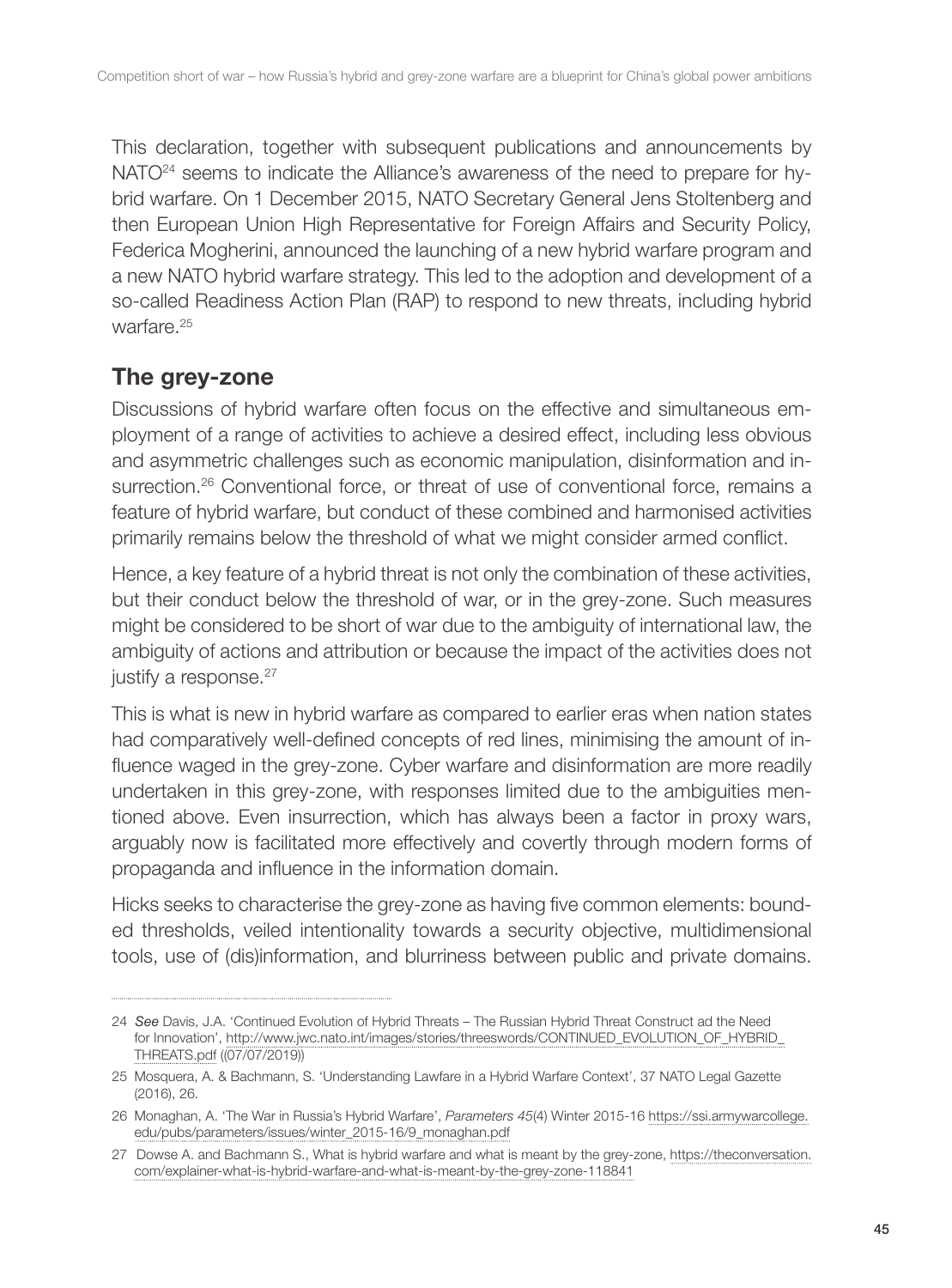She has also sought to consolidate definitions into this excellent summary of greyzone challenges

An effort or series of efforts intended to advance one's security objectives at the expense of a rival using means beyond those associated with routine statecraft and below means associated with direct military conflict between rivals. In engaging in a gray zone approach, an actor seeks to avoid crossing a threshold that results in open war. <sup>28</sup>

The best exemplar of grey-zone tactics has been in Eastern Ukraine, where Russia has encouraged separatists and conducted an information campaign that has remained under the threshold of war. This conflict is such a good example that, confusingly, many refer to the physical area in Eastern Ukraine as the grey-zone29.

## Russian aggression against Ukraine and the exploitation of Western weaknesses

What started off as an example of hybrid warfare, with the illegal occupation of Crimea by Russia's Little Green Men in March 2014 and then illegal annexation, later turned into a de facto war of aggression, which has been waged in Eastern Ukraine since 2014. This is a fact that Western politicians are unlikely to acknowledge<sup>30</sup> as doing so would have significant consequences. The Nuremberg Principles of 1950,31 the International Criminal Court's new (leadership) crime of aggression under the Rome Statute<sup>32</sup> and the prohibition of the use of force in international relations under the UN Charter<sup>33</sup> would all have to be addressed if the West was to label and condemn correctly what has been happening in Ukraine.

Having said that, it becomes clear that the present mechanisms and guardians of international law are limited in how to respond to a reality where such violations of international law are committed by one of the five permanent members of the UN Security Council. Russia (like the other permanent UN Security Council member states) has multiple venues and methods to block or delay efforts to create a coordinated international response. For example, Russia could utilise its veto power in

<sup>28</sup> Hicks K. et al, By Other Means, CSIS report, July 2019, https://www.csis.org/analysis/other-means-part-icampaigning-gray-zone

<sup>29</sup> Rettman, A., 'Russia's grey war in Ukraine prompts fatigue', https://euobserver.com/foreign/144084

<sup>30</sup> See eg Gunneriusson, H. and Bachmann, S. 'Western Denial and Russian Control - How Russia's National Security Strategy threatens a Western-based approach to Global Security, the Rule of Law and Globalization Polish Political Science Yearbook vol. 46 (1) (2017), 9–29

<sup>31</sup> *Principles of International Law Recognized in the Charter of the Nürnberg Tribunal and in the Judgment of the Tribunal of 1950* at http://legal.un.org/ilc/texts/instruments/english/draft\_articles/7\_1\_1950.pdf.

<sup>32</sup> Statute of the ICC, (U.N. Doc. A/CONF.183/9\*), Art 5 bis; full text is available at http://legal.un.org/icc/statute/ romefra.htm.

<sup>33</sup> UN Charter Art 2 (4), prohibition of the use of force.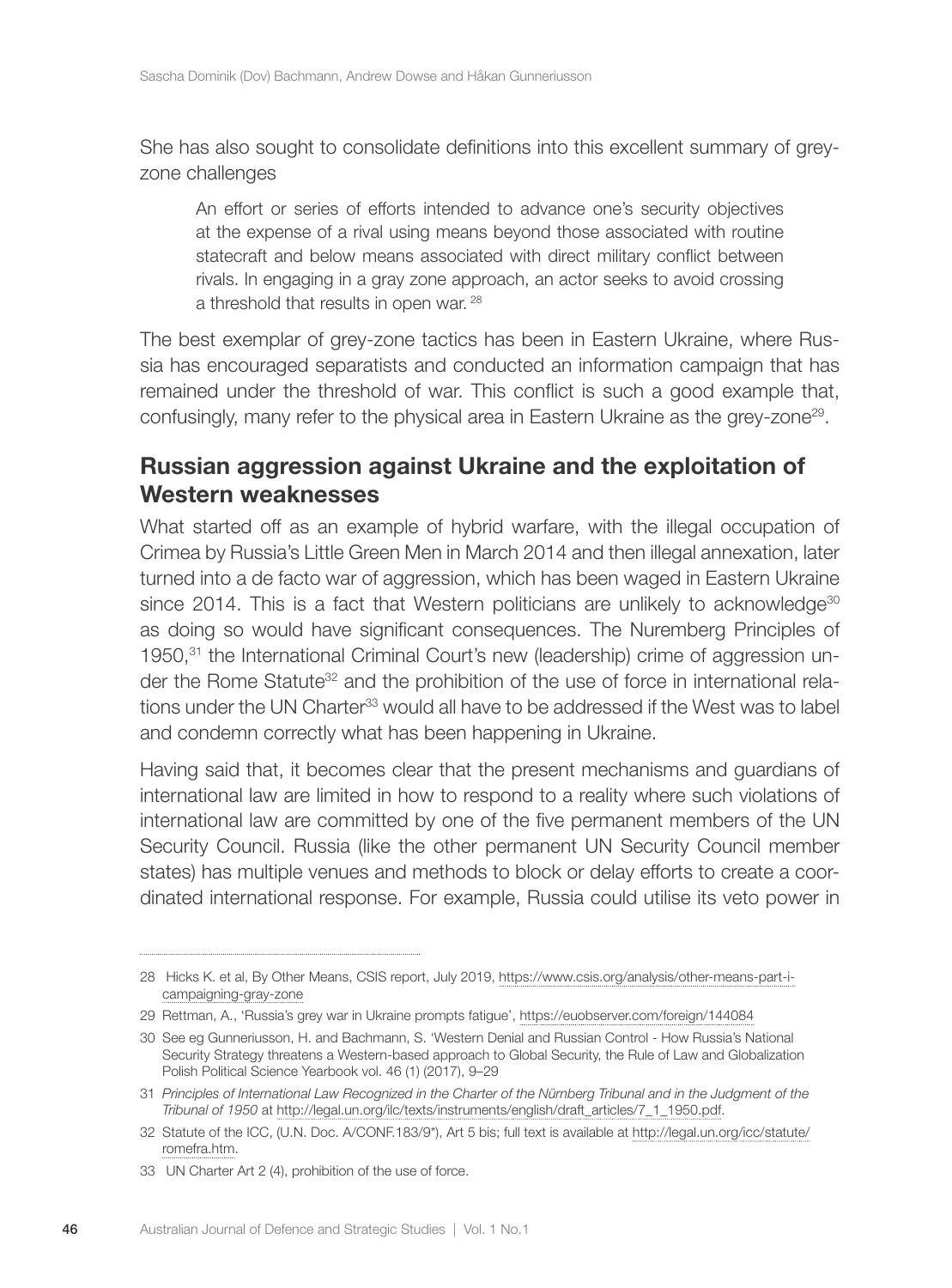the United Nations Security Council, regardless of the prohibition of the use of force in Article 2 (4) of the UN Charter.

The International Court of Justice (ICJ) in The Hague, the principal judicial organ of the UN, is built on the fact that only states can be parties to cases and jurisdiction is dependent on consent.34 The International Criminal Court (ICC) can only exercise its jurisdiction over member states or, as an exception, through referral by the UN Security Council. Neither Russia nor China are member states (and for that matter the USA has not ratified its membership) and a referral by the UN Security Council is unlikely given that the states in question hold veto powers.<sup>35</sup>

The last resort would be to approach the European Court of Human Rights with an application regarding Russian violations of rights granted under the European Convention on Human Rights of 1950. This would be possible strictly speaking but would not deter Russian aggression in the long-run. Any ruling by the Court would likely only lead to Russia being required to pay financial remedies (something Russia and Turkey, as Europe's worst human rights offenders, have been willing to pay) without any prospect of such a judgement effectively being capable of forcing Russia to reverse its aggressive policies against Ukraine.

The West's only weapon is the imposition of sanctions, something which has taken place in the form of so-called targeted sanction against individual Russians close to the Kremlin. Unless the West is willing to target Russia's prime hybrid warfare weapon—the energy sector—these sanctions won't bite. The adoption of such sanctions against Russia's energy sector, a cornerstone of its national economy and bedrock of any armament spending, would have a detrimental effect on Russia's abilities but this is unlikely to happen any time soon, as long as Western Europe's, often self-imposed, energy dependency on Russia continues.

The amount of natural gas exported from Russia to Europe is at an all-time high. It shows little sign of slowing down despite political concerns from the European Union (EU). Soon, Russian natural gas exports to Europe will increase further with the impending completion of Nordstream 2 in the Baltic Sea. This massive project, with the support of German politicians, has been enabled despite the fact that presently active Baltic pipelines are yet to reach full capacity. Germany, the economic engine of Europe, has made itself dependent on Russian energy,<sup>36</sup> just as it is scaling down

<sup>34</sup> ICJ, *Military and Paramilitary Activities in and against Nicaragua (Nicaragua v. United States of America)*, at https:// www.icj-cij.org/en/case/70/judgments and *Israeli Wall Advisory Opinion* (Legal Consequences of the Construction of a Wall in the Occupied Palestinian Territory), at https://www.icj-cij.org/en/case/131 (07/07/2019).

<sup>35</sup> See for an overview, Bachmann, S. 'Malaysia Airlines Flight MH17: the day Russia became a state sponsor of Terrorism', 99 *Amicus Curiae* 2014

<sup>36</sup> *DW*, 'Nord-Stream 2 Pipeline row highlights Germany's energy dependence on Russia', https://www.dw.com/en/ nord-stream-2-pipeline-row-highlights-germanys-energy-dependence-on-russia/a-47344788 (05/07/2019).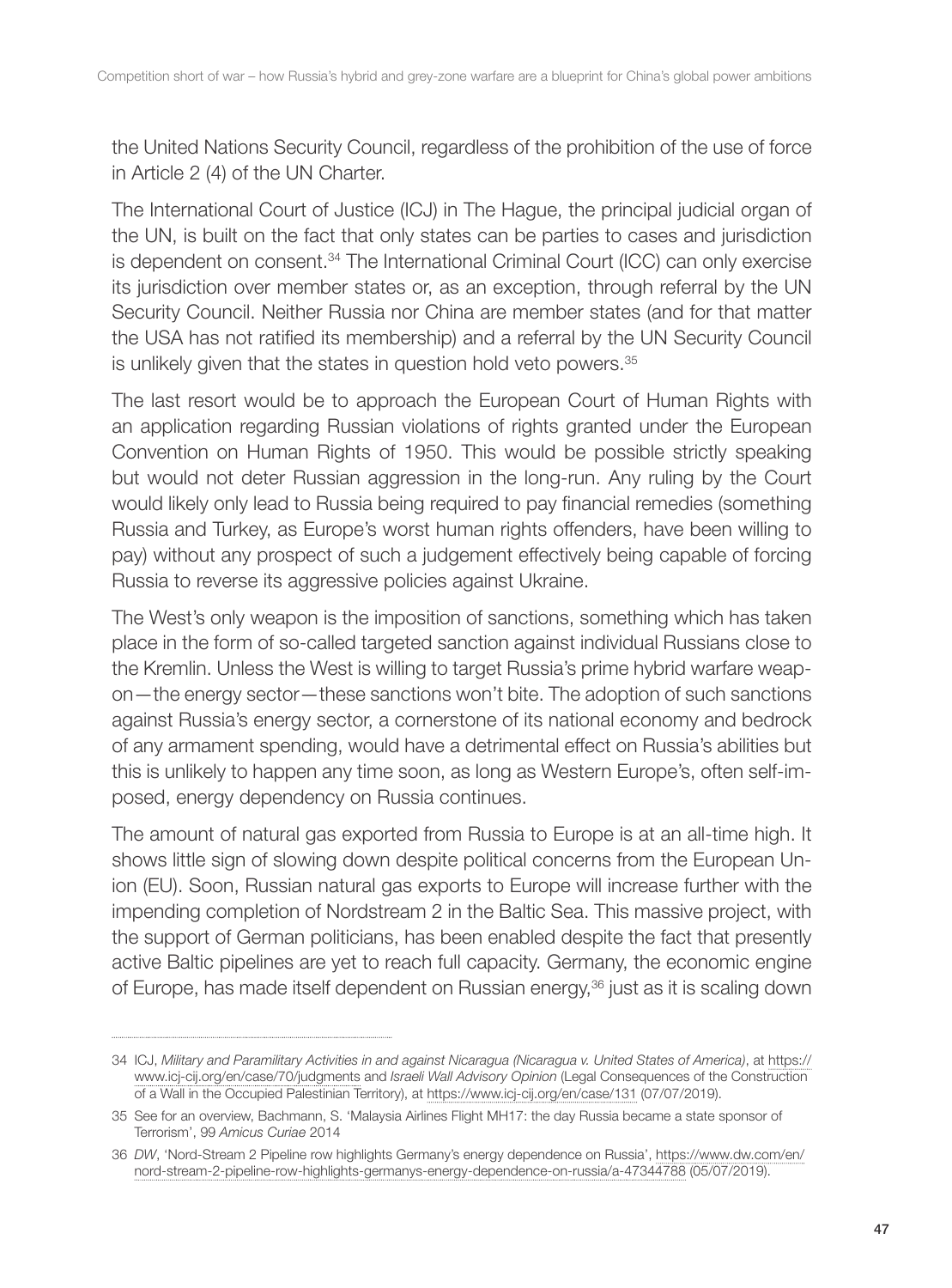its own energy production of domestic coal and nuclear energy.37 In this context, it is noteworthy that Germany's unilateral decision to leave nuclear technology by 2024 has exacerbated this dependency and vulnerability.38 It has significantly weakened any potential economic countermeasures at domestic and EU level by states which are opposing Russian meddling and grey-zone activities against NATO and EU states, thus effectively questioning both unity and transatlantic security cooperation in the years to come.39

#### China's territorial ambitions as a 'hybrid threat'?

China has participated in more territorial disputes than any other state since the end of the Second World War.40 Many of these disputes could be considered expansionism, with the exception of Taiwan, which has remained a reunification objective of the People's Republic of China (PRC) since 1949. The disputes include land border claims and counter-claims, such as with India, and arguments with Hong Kong over its separate legal system are also increasingly a source of tension. However, the primary focus of Chinese expansionism tends to be in the maritime environment with disputes over the Paracel and Spratly Islands in the South China Sea and the Senkaku Islands in the East China Sea.

The Chinese maritime disputes especially in the South China Sea are complex, involving multiple overlapping claims with other regional states but also with other stakeholders who seek peaceful resolution of claims and assurance of freedom of navigation. The establishment of military facilities on the islands, in breach of a ruling of its claim by The Hague, exacerbated the situation, leading US and other navies to conduct regular freedom of navigation exercises through the South China Sea.

In addition to China's ambitions associated with territory in its direct proximity, China has developed a strategy for its future economy with the Belt and Road Initiative. Critics of this strategy assert that the associated infrastructure elements of the initiative are essentially an alternative means of securing key overseas territory, or a

<sup>37</sup> *Ibid*.

<sup>38</sup> See Gunneriusson, H. and Bachmann, S. (n 19), H Gunneriusson, 'Russia and China's ongoing "hybrid warfare" – When does it cross the line?' https://limacharlienews.com/national-security/russia-china-hybrid-warfare/ (05/07/2019).

<sup>39</sup> See De Maio, G. 'Nord Stream 2: a failed test for EU Unity and transatlantic coordination', https://www. georgetownjournalofinternationalaffairs.org/online-edition/2019/4/20/nord-stream-2-a-failed-test-for-eu-unity-andtransatlantic-coordination (05/07/2019).

<sup>40</sup> Fravel, M.T. 'International Relations Theory and China's Rise: Assessing China's Potential for Territorial Expansion', *International Studies Review*, Vol. 12, Issue 4, December 2010, 505–532 https://doi.org/10.1111/j.1468- 2486.2010.00958.x https://academic.oup.com/isr/article/12/4/505/1854189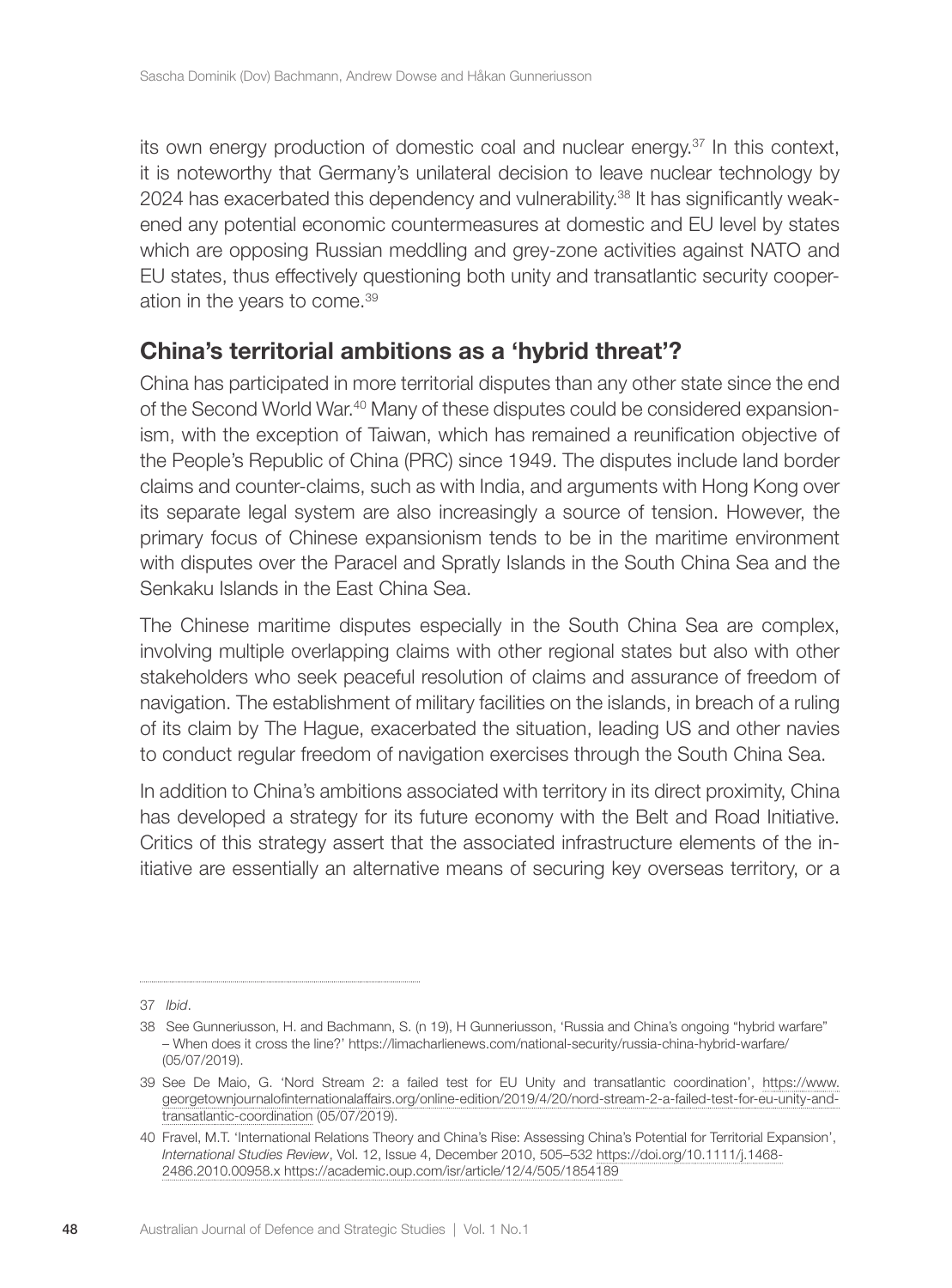new form of colonialism.41 An obvious example of this strategy is China's effective acquisition of the port of Hambantota in Sri Lanka.<sup>42</sup>

China's approach to its territorial claims is one in which changes are implemented incrementally and thereafter become the new normal. Occupation of South China Sea islands is an example, in which China's 2019 Defence White Paper characterises international freedom of navigation as 'countries from outside the region… illegally entering China's territorial waters… undermining China's national security'.43

In a 2010 article, Fravel asserted that China was unlikely to resort to armed conflict or even aggressive expansionism in pursuing their territorial claims.<sup>44</sup> However, since that publication, we have seen examples in the East and South China Seas in which aggression has been clear, with challenges between military platforms and with conflict often narrowly averted.

Despite these tensions and occasional incidents, China's conduct of expansionism in the South China Sea primarily has been in the grey-zone, in that each step has been calculated to achieve objectives without crossing a threshold of warfare. However, can we consider it to be hybrid warfare? That is, has the posturing of forces been complemented by other activities to achieve their goals? Hoffman regards China as being 'well organized to conduct operations short of military conflict'45 utilising three forms of nonwarfare, namely noncontact (fei jierong), nonlinear (fei xianshi) and nonsymmetric (fei duicheng)'.46

Such influence activities are widely suspected to be behind the Philippines government's softening of their stance against China in relation to the South China Seas dispute.47 Such influence may be overtly undertaken through incentives such as Belt and Road Initiative agreements, although there is evidence that such initiatives can have a covert element and take advantage of corrupt regimes.<sup>48</sup>

<sup>41</sup> Greer, T. 'One Belt, One Road, One Big Mistake', *Foreign Policy*, 6 December 2018, https://foreignpolicy. com/2018/12/06/bri-china-belt-road-initiative-blunder/ (07/07/2019).

<sup>42</sup> Abi-Habib, M. 'How China got Sri Lanka to cough up a port', *NY Times*, 25 June 2018, https://www.nytimes. com/2018/06/25/world/asia/china-sri-lanka-port.html (07/07/2019).

<sup>43</sup> 'China's National Defence in the New Era', http://www.xinhuanet.com/english/2019-07/24/c\_138253389.htm

<sup>44</sup> Fravel, (n 40)

<sup>45</sup> Hoffman, F.G. 'Examining Complex Forms of Conflict', (n 5), p 33

<sup>46</sup> Ibid.

<sup>47</sup> Corr, A., 'Duterte's China ties, allegations of corruption, and the Philippine election', https://www.ucanews.com/ news/dutertes-china-ties-allegations-of-corruption-and-the-philippine-election/85085

<sup>48</sup> Doig, W. 'The Belt and Road Initiative Is a Corruption Bonanza', Foreign Policy, 15 January, 2019, https:// foreignpolicy.com/2019/01/15/the-belt-and-road-initiative-is-a-corruption-bonanza/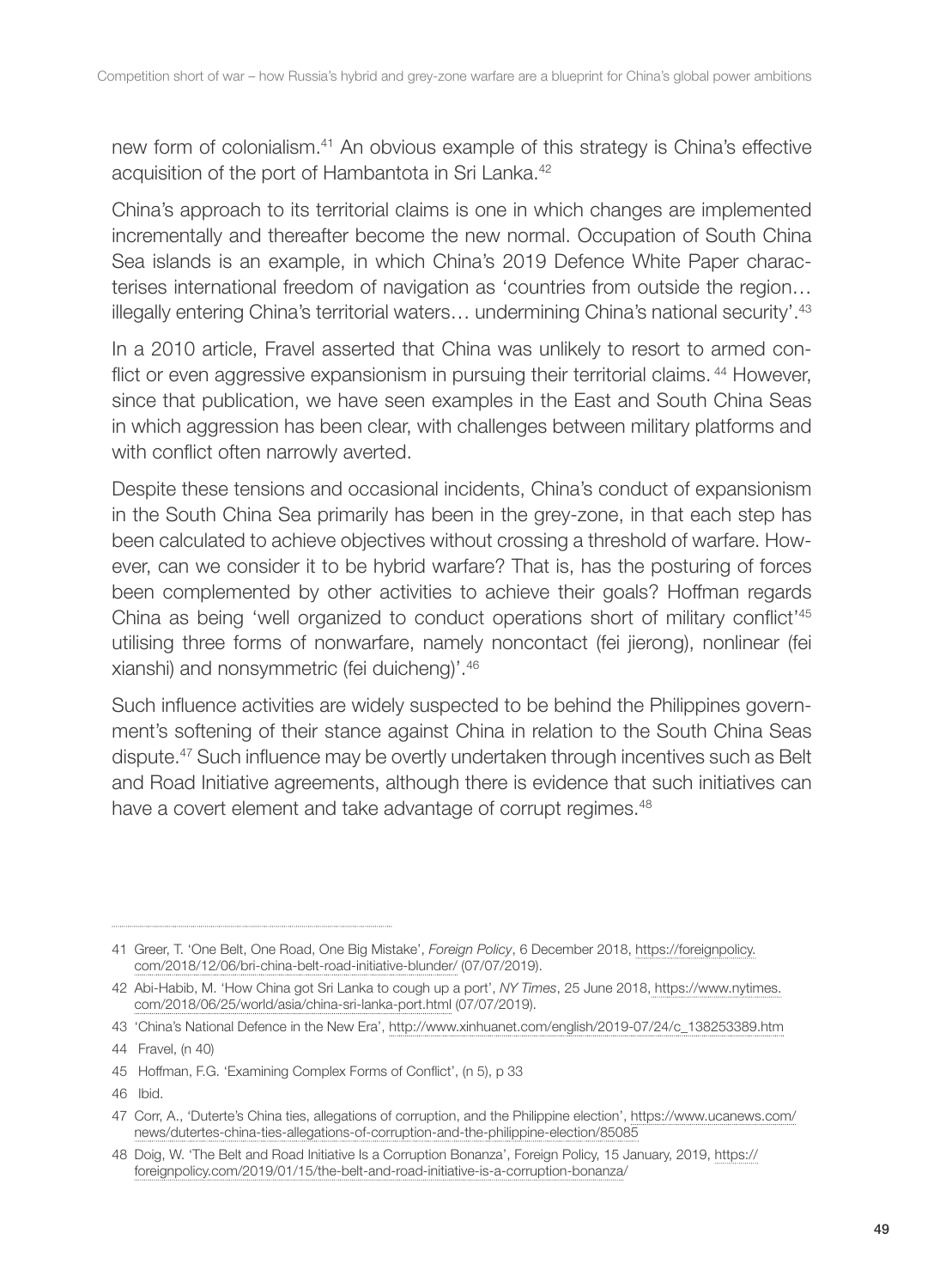Influence can extend to attempted corruption of Western politicians to advocate for Chinese policies over the dispute.49 China more broadly exerts influence through a combination of political warfare activities, including mobilisation of diasporas, tasking of students, financial assistance to individuals and institutions, economic manipulation and large-scale cyber and other information operations.<sup>50</sup>

# Hybrid Lawfare – exploiting the legal grey-zone of modern conflict

Hybrid warfare is an open concept with different elements. Lawfare, for example, is a new aspect of non-kinetic conflict aiming at 'using law as a weapon to manipulate legal paradigms'.<sup>51</sup>

Lawfare is being used by Russia and China (in the context of the South China Sea as discussed in this article) both within and outside the scope of traditional armed conflict. For Russia the use of lawfare is 'a continuation of its policy of using every tool at its disposal to achieve its political and geo-strategic goals'52 and a 'force multiplier' to meet its political, military and legal objectives, as highlighted in its Military Doctrine of 2014 and its National Security Strategy of 2015.

Both China and Russia have been active in the use and abuse of the rule of law in order to either prepare military action or to justify it after completion of the mission. Russian justification of the occupation and then subsequent annexation of Crimea is an example of the latter; while the Chinese justification for its claims over the South China Sea is an example of the preparation of a legal basis for the potential use of force in self-defence when protecting own sovereign rights and (island-) territory.

Lawfare in conjunction with hybrid warfare 'provides a layer of "fake" legitimacy, or at least reduces the erosion of apparent legitimacy, due to the nonattributable aspects inherent in hybrid warfare while using "easy" hybrid warfare methods'.53

Lawfare can be used as a method of hybrid warfare or influence operations.<sup>54</sup>

US writer, Kittrie came up with the following test:

(1) the actor uses law to create the same or similar effects as those traditionally sought from conventional kinetic military actions—including impacting the key

<sup>49</sup> Remeikis, A. 'Sam Dastyari quits as Labor senator over China connections', The Guardian, 12 December 2017, https://www.theguardian.com/australia-news/2017/dec/12/sam-dastyari-quits-labor-senator-china-connections

<sup>50</sup> Mahnken, Babbage and Yoshihara, 'Countering Comprehensive Coercion', CSBA, May 2018, https:// csbaonline.org/uploads/documents/Countering\_Comprehensive\_Coercion,\_May\_2018.pdf

<sup>51</sup> Dunlap, C. 'Lawfare Today: A Perspective', *YALE Journal of International Affairs* (Winter 2008), 146.

<sup>52</sup> Bachmann, S. & Mosquera, A. (n 13), 62.

<sup>53</sup> Mosquera, A. & Bachmann, S. (n 16), at 27.

<sup>54</sup> *Ibid.*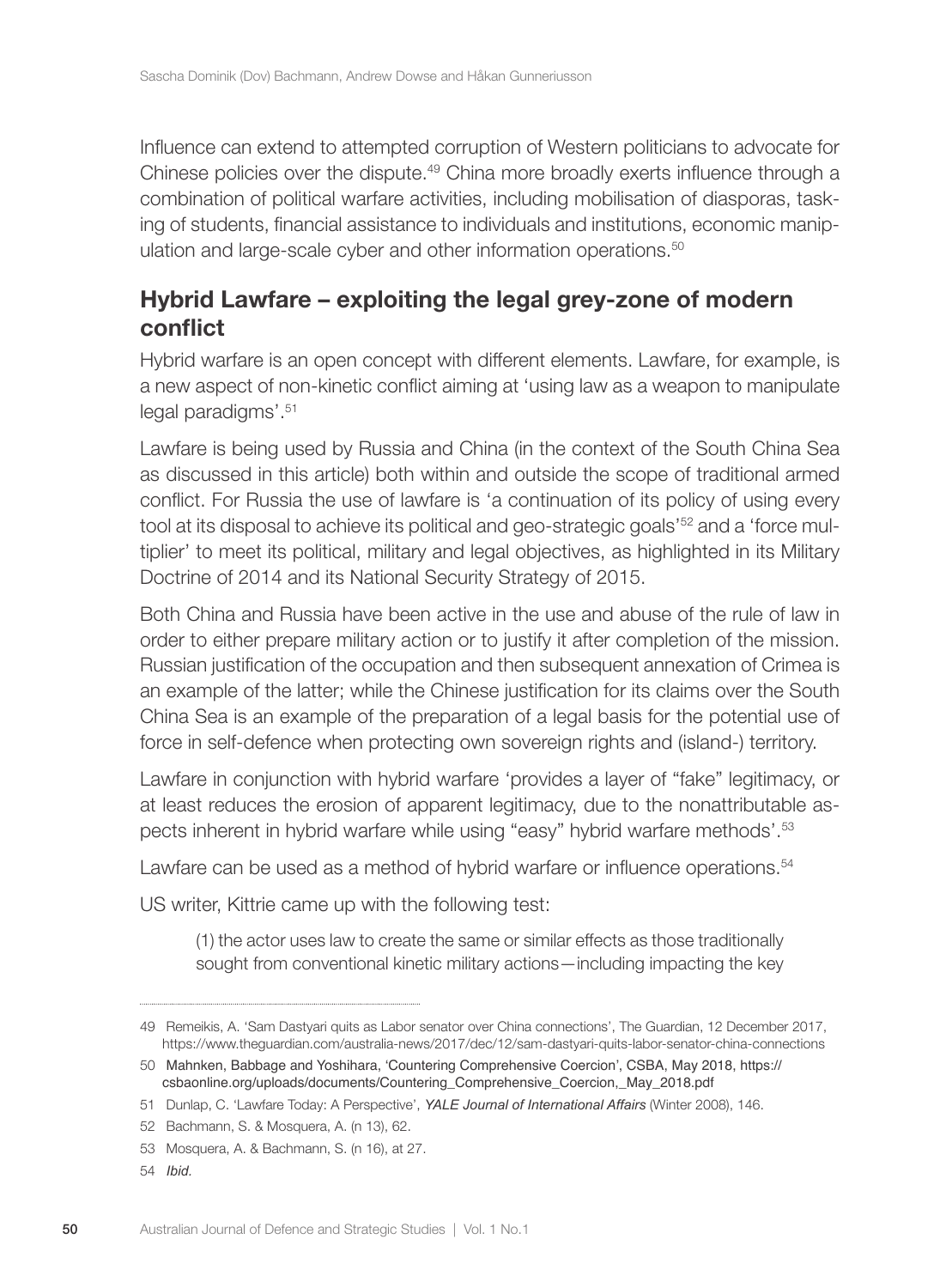armed forces decision-making and capabilities of the target; and (2) one of the actor's motivations is to weaken or destroy an adversary against which the lawfare is being deployed.<sup>55</sup>

Russia's use of lawfare in Ukraine thus exploits both (1) the undefined definition of the conflict as aggression and (2) the unwillingness of the international community to label it as such. And, it maintains uncertainty through a strategic (dis)information campaign which keeps the nature of the conflict open, so it is unclear whether it is international armed conflict, non-international armed conflict or civil unrest.56 Here clear parallels regarding China's actions in the South China Sea can be drawn.

# China and Russia's use of the 'weaponisation' of the maritime environment as grey-zone tactics or consolidation of a hybrid warfare based approach

We are now turning to the example for such a lawfare approach: the so-called weaponising of the maritime environment through terraforming as part of a multifaceted security strategy. China's Defence Minister, Wei Fenghe, argued in 2018 that, 'The islands in the South China Sea have long been China's territory. They're the legacy of our ancestors and we can't afford to lose a single inch of them'.<sup>57</sup>

Officially, China claims that its overall intention was to use the extension of its territorial waters peacefully and to serve solely its commercial needs. This is doubtful, given that China has actively weaponised the claimed territories. Sumihiko Kawamura, a former rear admiral and commander of Japan's Maritime Self-Defence Force's antisubmarine air wing, suspects that China wants to use the South China Sea as leverage against the US Pacific security projection. Kawamura believes Beijing is trying to turn the South China Sea into 'a safe haven' for its nuclear-powered submarines, which are armed with ballistic missiles that can reach the United States. <sup>58</sup>

In this context, it is worthwhile to note that China did lose its case for claiming the SCS waters in a 2015 case brought before the UN Permanent Court of Arbitration by one of the affected states, the Philippines. China therefore failed spectacularly with its attempt to successfully use lawfare by manipulating the provisions of the United Nations Convention on the Law of the Sea to argue own sovereign rights (like

<sup>55</sup> *Ibid*, citing Kittrie, O. Lawfare: Law as a Weapon of War (Oxford University Press, Oxford, 2015), 8. 56 *Ibid*.

<sup>57</sup> *Lima Charlie News*, https://limacharlienews.com/national-security/freedom-of-navigation-south-china-sea/ (07/07/2019).

<sup>58</sup> *Japantimes*, https://www.japantimes.co.jp/news/2012/11/07/national/beijings-senkaku-goal-sub-safe-haven-insouth-china-sea/#.XO1-4RZKjIU (07/07/2019).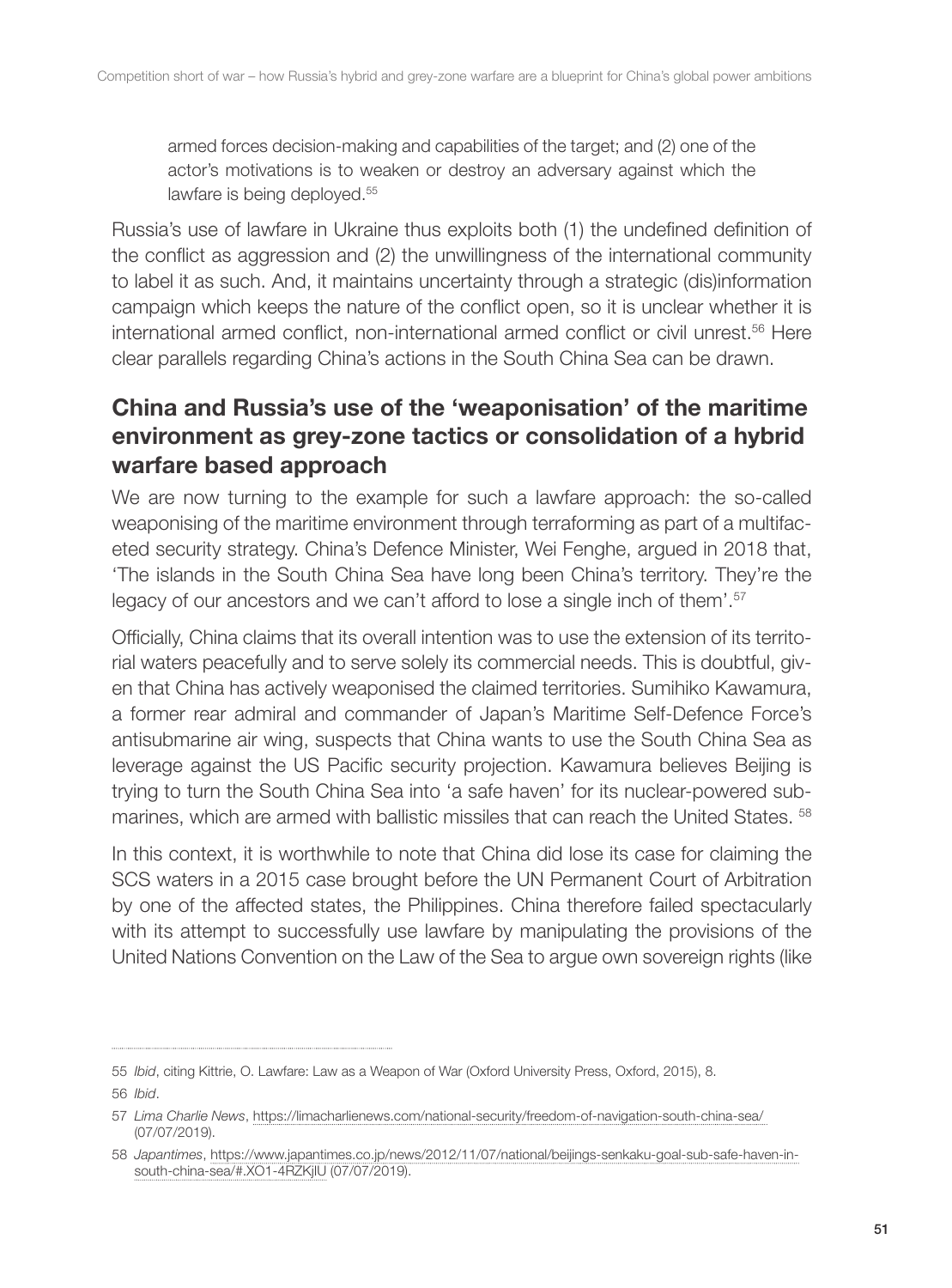exclusive economic and fishing rights) over the majority of the SCS waterways.59 China later decided to ignore the ruling and to consolidate its illegal position further by illegally maintaining, and even expanding, so-called Exclusive Economic Zones in the disputed SCS waters. $60$  This consolidation manifests itself in Chinese below the threshold grey-zone tactics like policing its falsely claimed territorial waters around artificially built islands, interference in air-traffic and challenging US and allied navies in their rightful freedom of seas navigation patrols, to name just a few examples.<sup>61</sup> China has created, like Russia in respect to the illegally annexed Crimea, a fait accompli.

In Russia's case, immediately following the annexation of Crimea in 2014, Russia began the planning and construction of the Crimean Bridge over the Kerch Strait in Ukraine to support its territorial claims. The project was successfully completed in May 2018 as the so-called Unification Bridge and was followed subsequently by Russian military action to ensure regional observance of the new status quo.<sup>62</sup> Russian naval units attacked and boarded three Ukrainian vessels in autumn 2018 for having allegedly violated Russian territorial waters when passing through the Kerch Strait.63 What became known as the 'Kerch Strait' incident was followed by the effective closure of a part of the Sea of Azov waterway whenever Russia decided to conduct live fire naval exercise, $64$  thus violating Ukrainian territorial waters, as the annexation of Crimea was and continues to be regarded as illegal.<sup>65</sup>

Russia's actions can be seen as consolidation action of its gains from its successful hybrid warfare campaign against the Ukrainian state when seizing Crimea. With the annexation complete and little to fear in terms of military action or meaningful sanctions, Russia can now resort to the use of traditional hard power in consolidating and protecting its position.

Both China and Russia have provided examples of how territorial gains made through hybrid warfare and grey-zone tactics can be weaponised further to serve wider national security aims and ambitions by warranting the question of how to respond in an effective manner.

<sup>59</sup> *The New York Times*, 'Tribunal Rejects Beijing's Claims in South China Sea' https://www.nytimes. com/2016/07/13/world/asia/south-china-sea-hague-ruling-philippines.html ((07/07/2019). For the actual ruling, see the original judgment at https://pca-cpa.org/en/cases/7/

<sup>60</sup> https://www.lawfareblog.com/countering-chinas-actions-south-china-sea (07/07/2019).

<sup>61</sup> https://thediplomat.com/2019/03/chinas-next-phase-of-militarization-in-the-south-china-sea/ (07/07/2019)

<sup>62</sup> *Reuters*, https://www.reuters.com/article/us-apps-ukraine-commentary/commentary-in-azov-sea-putin-plays-adeadly-ukraine-game-idUSKCN1NV2JY ((07/07/2019))

<sup>63</sup> IISS, ttps://www.iiss.org/publications/strategic-comments/2018/the-kerch-strait-incident, (07/07/2019)

<sup>64</sup> https://empr.media/opinion/analytics/russia-hybrid-activities-on-the-azov-coast-of-ukraine/ (07/07/2019)

<sup>65</sup> See EU statement, https://eeas.europa.eu/delegations/ukraine/41530/international-law-crimea-ukraine\_en, (07/07/2019).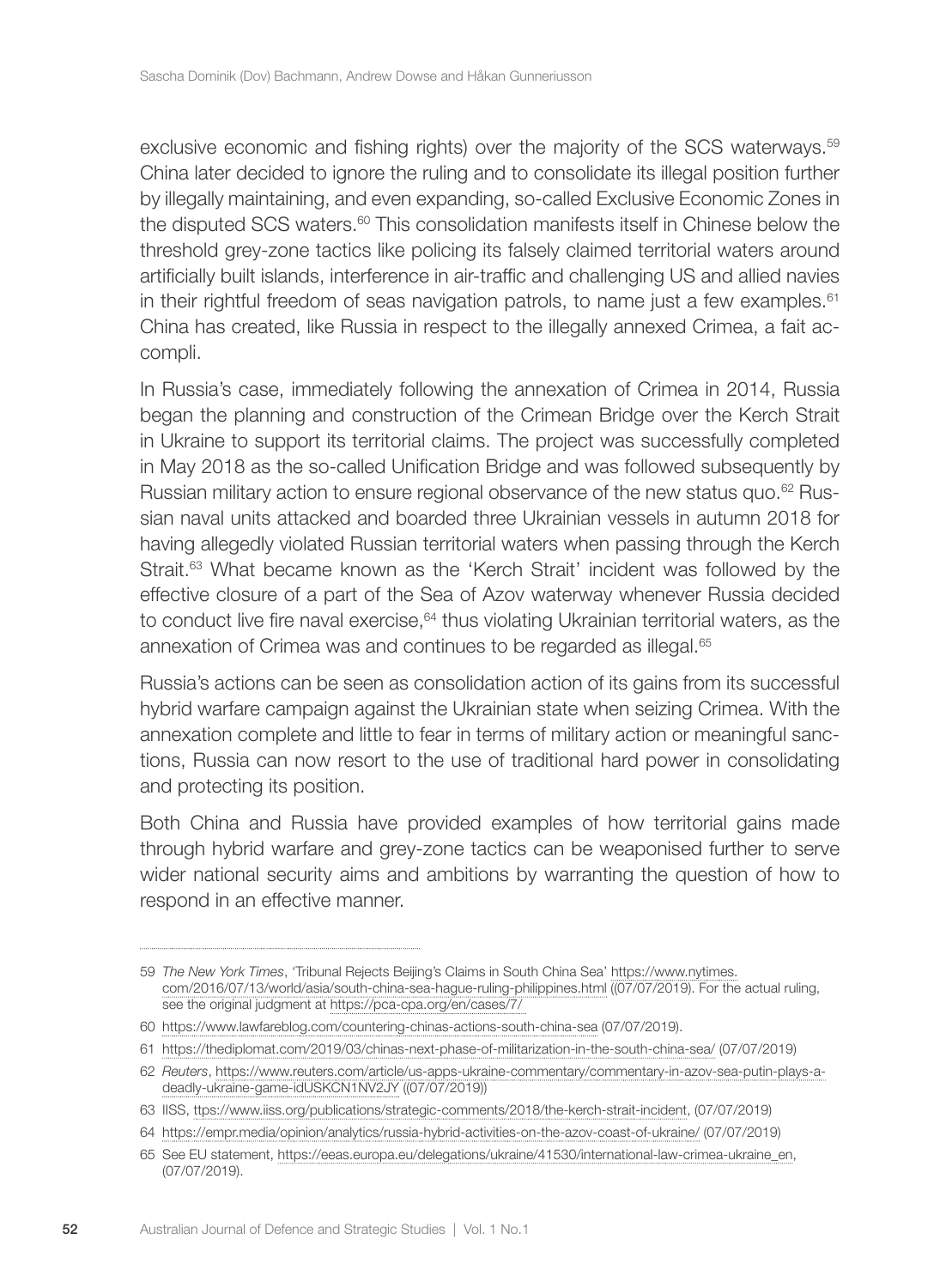## Russian warfighting stratagems as dangerous precedent

The question arises of what is new in Russian warfare since 2008. Among a host of features of the new war some are indeed noteworthy:

the non-declaration of war, the use of armed civilians, non-contact clashes like the blockade of military installations by 'protestors', the use of asymmetric and indirect methods, simultaneous battle on land, air, sea, and in the informational space, and the management of troops in a unified informational sphere.<sup>66</sup>

The authors have written extensively about hybrid warfare and its Russian equivalent as reflexive control<sup>67</sup> and nonlinear warfare. Russian Hybrid Warfare has become known as the so-called 'Gerasimov' doctrine<sup>68</sup> — though while Western military authors (including us) continue to use this reference, it is at least questionable if General Gerasimov actually intended to have his thoughts and reflections on evolving Russian military operational approaches be regarded as a military 'doctrine' in a strict sense.<sup>69</sup> So, while the existence of such a doctrine is debatable, the overall success of contemporary Russian warfighting is not, and the term hybrid warfare is a good characterisation of Russia's contemporary aggressive foreign policy.

The actual consequences of Russia's hybrid warfare are far-reaching. Russia's foreign policy (and also China's) of assertive nationalist posturing, meddling in internal affairs, political warfare, and hybrid warfare disrupt the Western narrative of globalisation, rule of law, democracy and interconnectivity. This creates an untenable situation where the West is responding to ad hoc threats in an increasingly less assertive way instead of defining and implementing a joint foreign policy that would deter such an adversary.

Russia's version of hybrid warfare, whether we refer to it as Gerasimov's doctrine, Russian Hybrid Warfare or reflective control, has been successful. Firstly, Russia proved successfully 'that this warfare not only includes nonstate actors but also states'.70 Secondly, it proved the effectiveness of this form of warfare because Russia's departure from its reliance on kinetic resources also reduced the need for using conventional military power in a conventional sense, which benefits the 'weaker' opponent. And thirdly, hybrid warfare as part of a wider information-operation and lawfare approach provided false legitimacy due to attribution questions and the potential for denial by the target state for political reasons. This Russian success

<sup>66</sup> Bachmann, S. & Gunneriusson, H. 'Hybrid Wars: The 21st Century's New Threats to Global Peace and Security' (n 16), 88.

<sup>67</sup> *Militaire Spectator*, https://www.militairespectator.nl/thema/strategie-operaties/artikel/reflexive-control, (07/07/2019).

<sup>68</sup> Monaghan, A. (n 17) for a detailed discussion of the origins and the nature of the Gerasimov Doctrine, 65-67.

<sup>69</sup> *Ibid*, at 66 for some more background of this debate.

<sup>70</sup> Bachmann, S. & Mosquera, A. (n 13), 64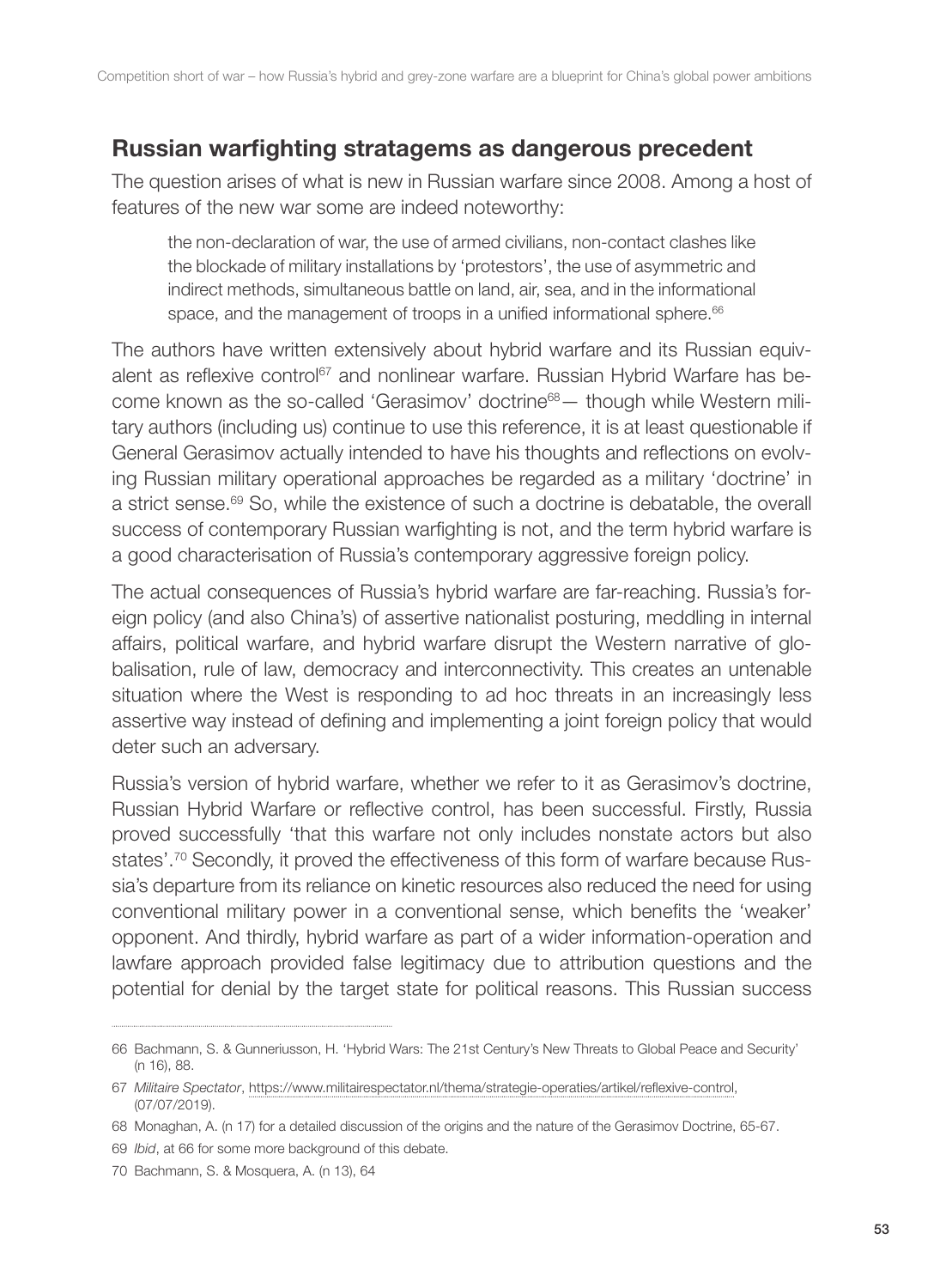with hybrid warfare is what China seems to be emulating in respect to its current territorial expansion: the use of 'little blue men', information operations, economic and diplomatic pressure and lawfare (which albeit failed).

#### Countering hybrid and grey-zone warfare

Western nations have viewed China's rise and territorial expansion (defined initially by the Nine-Dash Line but with implications further afield) with very much a conventional mindset. Exemplified by the United States, the West's conventional thinking has given primacy in its countering strategy to military capability and posture<sup>71</sup>.

However, a strategy that responds to a hybrid threat with a conventional strategy is less likely to succeed. As pointed out by Donnelly and Ratnam:

The military's torpid response has been caused by bureaucratic inertia, the political dominance of traditional weapons and military organizations, the distraction of the post-9/11 wars, and a failure to comprehend the cumulative damage that was occurring and how rapidly modes of warfare were changing. <sup>72</sup>

A more effective counter may be a coordinated response against each element of the threat, rather than just with military force. One might think of this as warfare's version of Ashby's Law of Requisite Variety.

It is refreshing that the Australian Chief of Defence, General Angus Campbell, recently recognised that the failure to push back on authoritarian states that employ hybrid warfare tactics would result in 'a total mismatch'.<sup>73</sup> General Campbell pointed out that Australia and similar democratic nations need to better develop counters to political warfare threats such as disinformation, cyber, IP theft, coercion and propaganda.74 He also highlighted the importance of countering grey-zone tactics in the shaping and influencing phases of conflict, rather than when events cross the threshold of war.

It is one thing to identify such a deficiency in national power; another to develop an effective response that overcomes the obstacles highlighted by Donnelly and Ratnam. Having said that, General Campbell is an officer who previously, as Australia's Chief of Army, recognised similar issues in his service and initiated the new doctrine

<sup>71</sup> Montgomery and Sayers, 'Addressing America's Operational Shortfall in the Pacific', https://warontherocks. com/2019/06/addressing-americas-operational-shortfall-in-the-pacific/? Irsc=b3f6fde9-c0e6-4a46-bd3fe069b2a47321

<sup>72</sup> Donnelly and Ratnam, 'US is woefully unprepared for cyber-warfare', https://www.spglobal.com/ marketintelligence/en/news-insights/latest-news-headlines/52560026

<sup>73</sup> Wroe, D. '"Grey-zone" tactics: Australia vulnerable to political warfare, Defence Chief warns', *Sydney Morning Herald*, 13 June 2019, https://www.smh.com.au/politics/federal/grey-zone-tactics-australia-vulnerable-to-politicalwarfare-defence-chief-warns-20190613-p51xj6.html

<sup>74</sup> Nicholson, B. 'ADF chief: West faces a new threat from "political warfare"', The Strategist, ASPI, 14 June 2019, https://www.aspistrategist.org.au/adf-chief-west-faces-a-new-threat-from-political-warfare/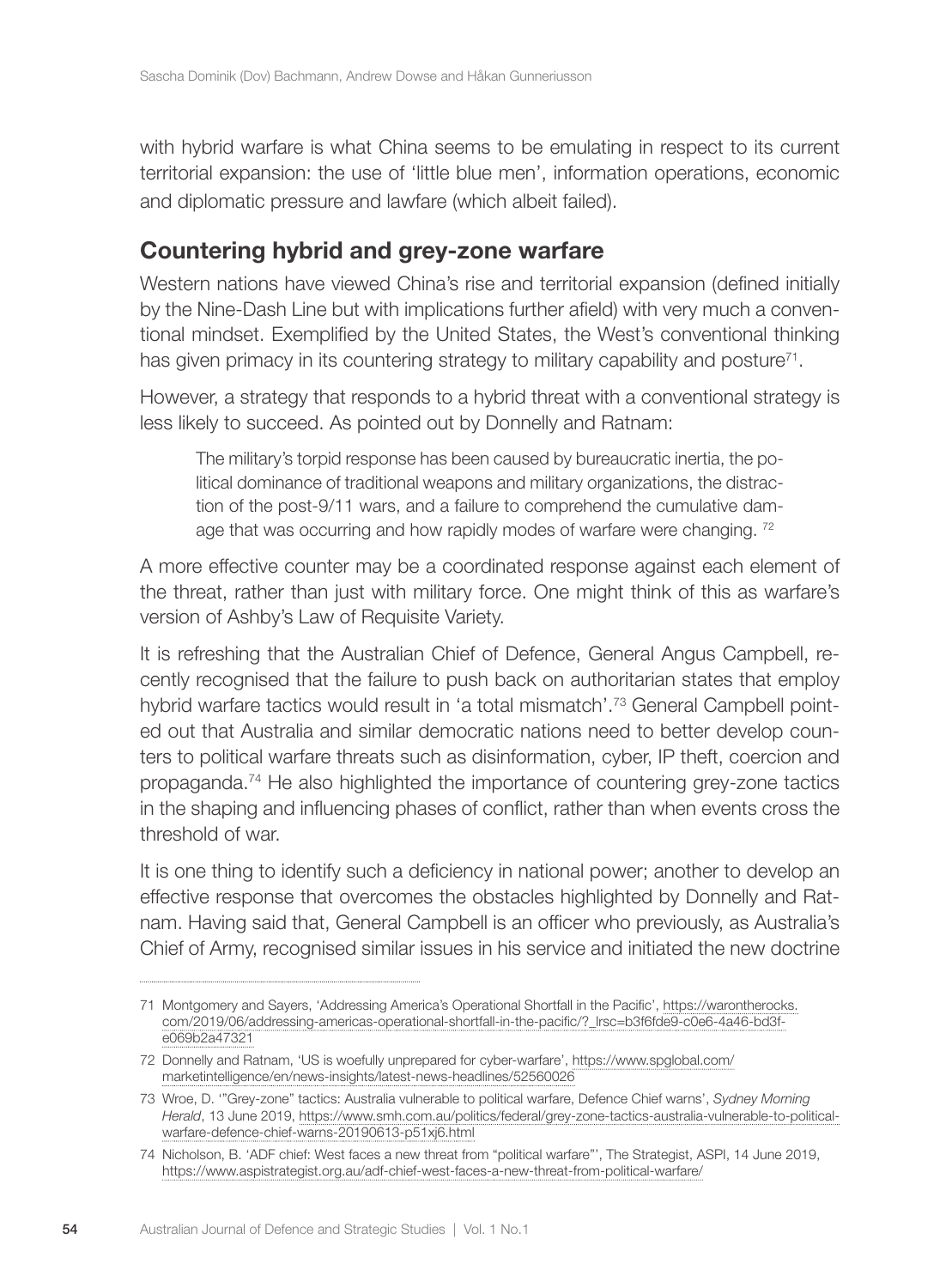of Accelerated Warfare to bring the Army properly into the 21st Century.75 Having said that, the countering strategies have broader national and international perspectives than can be delivered under the military's control, so it will be interesting to observe in the future what changes can be progressed to deal with hybrid threats.

As noted by General Campbell, a key step is to recognise hybrid threats and the conduct of grey-zone actions. Babbage<sup>76</sup> identifies that China's approach, while successful to date, is now encountering serious challenges as regional nations have a clearer appreciation of China's political warfare strategy.

US think tanks have recognised the need to make adjustments. The Center for Strategic and International Studies (CSIS)77 highlights the need for a range of reforms, including in intelligence, in the way the US undertakes its own campaigns and frames the narrative, in how it responds to specific events and in keeping up with the cyber domain.

Babbage<sup>78</sup> has also developed concepts for the US and its allies to be more effective in countering China's hybrid campaign, ranging from asymmetric responses to a series of campaign strategy options. Babbage emphasises the importance of developing human capital in countering hybrid campaigns, developing allied unity and continuing to champion democratic values.

## Conclusion: Sino-Russian collusion to end a unipolar world order?

Russia and China have been working hard to end the unipolar order of the US, which has dominated global politics since the end of the Cold War and the implosion of the Soviet Union and the Warsaw Pact in 1991. It has to be acknowledged that a multi-polar world order, with China and Russia competing with the US for global influence and power, is the reality of today's global world affairs. Australia has to recognise this reality in order to not fall into the trap of blindly following the US's present attempts to counter and/or reverse the threats to its waning unipolar status as sole superpower without too much concern regarding its allies.

China and Russia have acted illegally in violation of international law and aggressively in both instances: China in regard to the South China Sea and Russia in regard to Crimea and Ukraine. Both actors seem to have identified the unwillingness and

<sup>75</sup> Kuper, S. 'Accelerated warfare and preparing Army for future conflict', https://www.defenceconnect.com.au/landamphibious/3219-accelerated-warfare-and-preparing-army-for-future-conflict

<sup>76</sup> Babbage, R., 'Winning without fighting', CSBA report, July 2019, https://csbaonline.org/research/publications/ winning-without-fighting-chinese-and-russian-political-warfare-campaigns-and-how-the-west-can-prevail

<sup>77</sup> Hicks et al, ibid.

<sup>78</sup> Babbage, R. Stealing a march, CSBA report July 2019, https://csbaonline.org/research/publications/stealing-amarch-chinese-hybrid-warfare-in-the-indo-pacific-issues-and-options-for-allied-defense-planners